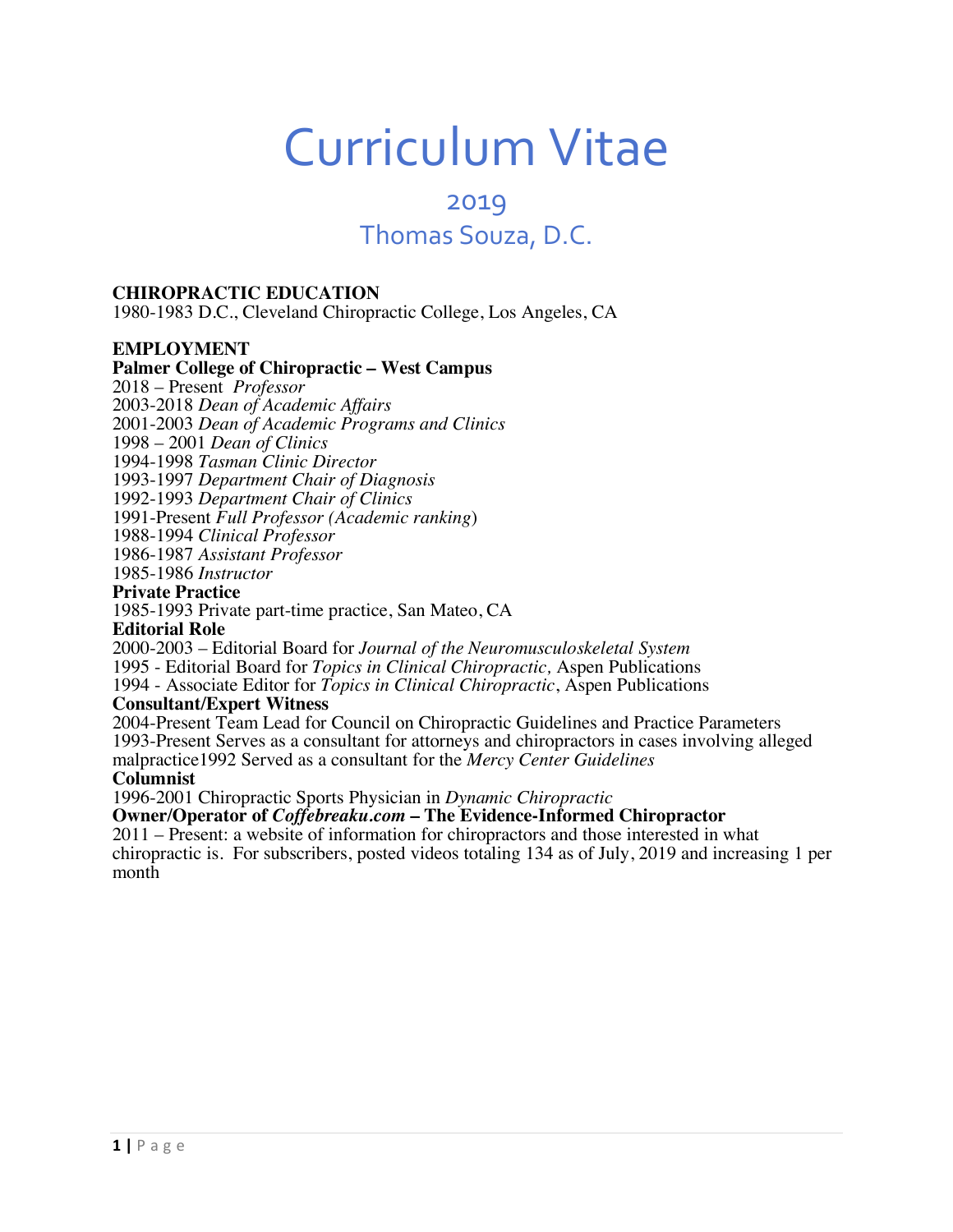# **INSTRUCTIONAL EXPERIENCE**

# **Clinical Professor (Clinician)-Palmer West College of Chiropractic 1985-1995**

 Supervisor for 40-50 interns with a case load of 400 patients. In addition to directing intern education, initial examination and treatment of all patients is performed. Case load included Worker's Compensation and Personal Injury.

# **Palmer-West Instructional Experience (1985-Present)**

 Differential Diagnosis I (currently) Differential Diagnosis II and III (currently) Chiropractic Procedures III (Thoracic Diagnosis and Treatment) Cardiovascular and Pulmonary Pathophysiology Lower Extremity Technique and Management Chiropractic Diagnostic Seminars II Chiropractic Philosophy and Practice I Rehabilitation and Exercise II Chiropractic Clinical Evaluation I **Geriatrics**  Pediatrics Evidence-Based Chiropractic I (currently) Evidence-Based Chiropractic II (currently) Neuroanatomy Neuroscience II Management of a Chiropractic Practice Development of a Chiropractic Practice Public Health I (currently) Public Health II (currently) Neurological Differential Diagnosis **Orthopedics**  Clinic I Chiropractic Clinical Evaluation II (Low Back and Pelvis) Physical Diagnosis II

## **Postgraduate Presentations: over 100 presentations**

 Palmer-West Orthopedics Diplomate Program (1994-1997) Western States Sports Diplomate Program (1992-1995) Western State Orthopedic Diplomate Program (2000-2004) Canadian Sports Fellowship Program (2000-2004) *Topics:* DDx/Management of Knee Disorders DDx/Management of Shoulder Disorders DDx/Management of Elbow-Wrist/Hand Disorders DDx/Management of Hip/Thigh Disorders DDx/Management of Low Back Disorders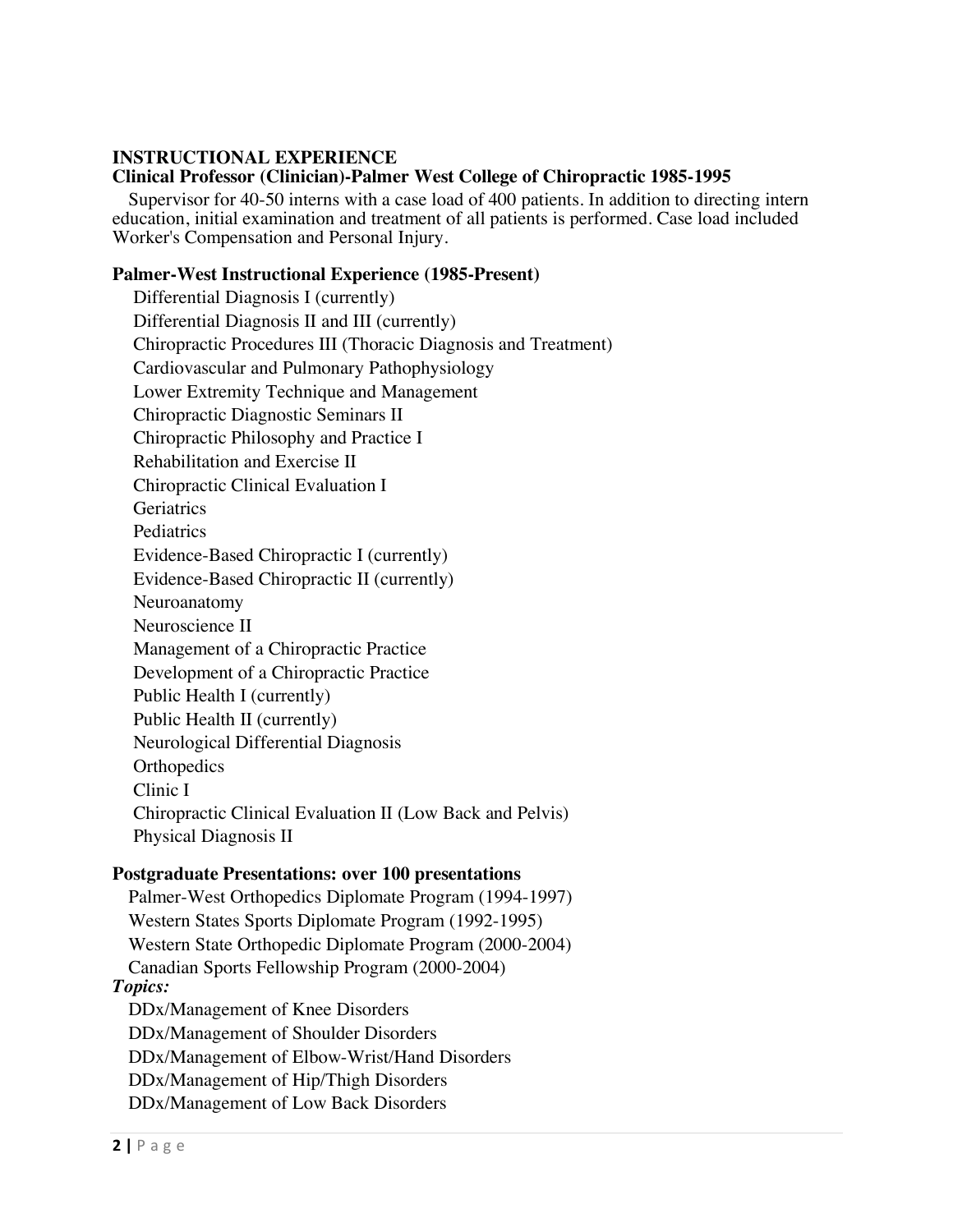DDx/Management of Head/Face Disorders DDX/Management of Visceral Disorders

# **Conference Presentations**

# **(Other than standard Certificate or Diplomate in Sports or Orthopedics Lectures)**

 Triple Play – A Review of the Literature: Palmer College of Chiropractic – West Campus, May 4, 2019

The Shoulder, Copenhagen, Denmark, September 22-23, 2018

 Triple Play – A Review of the Literature: Palmer College of Chiropractic –West Campus, May 5, 2016

 Evaluation and Management of Common Shoulder and Knee Presentations. California Chiropractic Association, Anaheim, CA, September. 2014

 New Science Regarding Radiculopathies: Palmer College of Chiropractic –West Campus, May 5, 2013.

 Orthopedic Testing: An Evidence-Based Approach - Palmer College of Chiropractic, Davenport, Iowa, March 3, 2013

 Chiropractic Association of Australia, September 8-9, 2012, Sydney: Integrating Evidence into Your Practice

 Palmer Chiropractic College, Florida, May 2011, Biomechanics of the Upper Extremity Best Practices Certification Program: Upper/Lower Extremity – CASD – Bismarck, North Dakota, February, 2011

 Palmer Chiropractic College Homecoming, "The Shoulder" Davenport, August 2011 Best Practices Certification Program: Upper/Lower Extremity – CASD – Sioux Falls, South Dakota, September, 2010

 Keynote Speaker - British Chiropractic Association Convention: The Shoulder. Bournemouth, England, April 4, 2009.

 Best Practices Certification Program: Upper/Lower Extremity – CASD – Minneapolis, Minnesota, February, 2009

 Rhode Island Chiropractic Convention. Update of the Literature. November 8-9,2008. Providence, Rhode Island.

 Best Practices Certification Program: Cervical and Lumbar Spine – CASD- Minneapolis, Minnesota. October 2008

Update of the Literature. Solihull, England, September 20-21, 2008.

 Best Practices Certification Program: Lower Extremity – CASD – Sioux Falls, South Dakota, June,2008

 Best Practices Certification Program: Upper Extremity – CASD – Sioux Falls, South Dakota, April,2008

 Best Practices Certification Program: Lumbar Spine – CASD – Sioux Falls, South Dakota, February, 2008

 Best Practices Certification Program: Cervical Spine – CASD – Sioux Falls, South Dakota, November 2007

 Update of the Literature, Chiropractic Associates of South Dakota, Sioux Falls, February, 2007 Update of the literature, California Chiropractic Association, Reno, Nevada, February 2007

The Shoulder, Odense, Denmark, September 30-October 1, 2006

Literature Update – Alberta Chiropractic Association, Edmonton, Alberta, April 1-3, 2005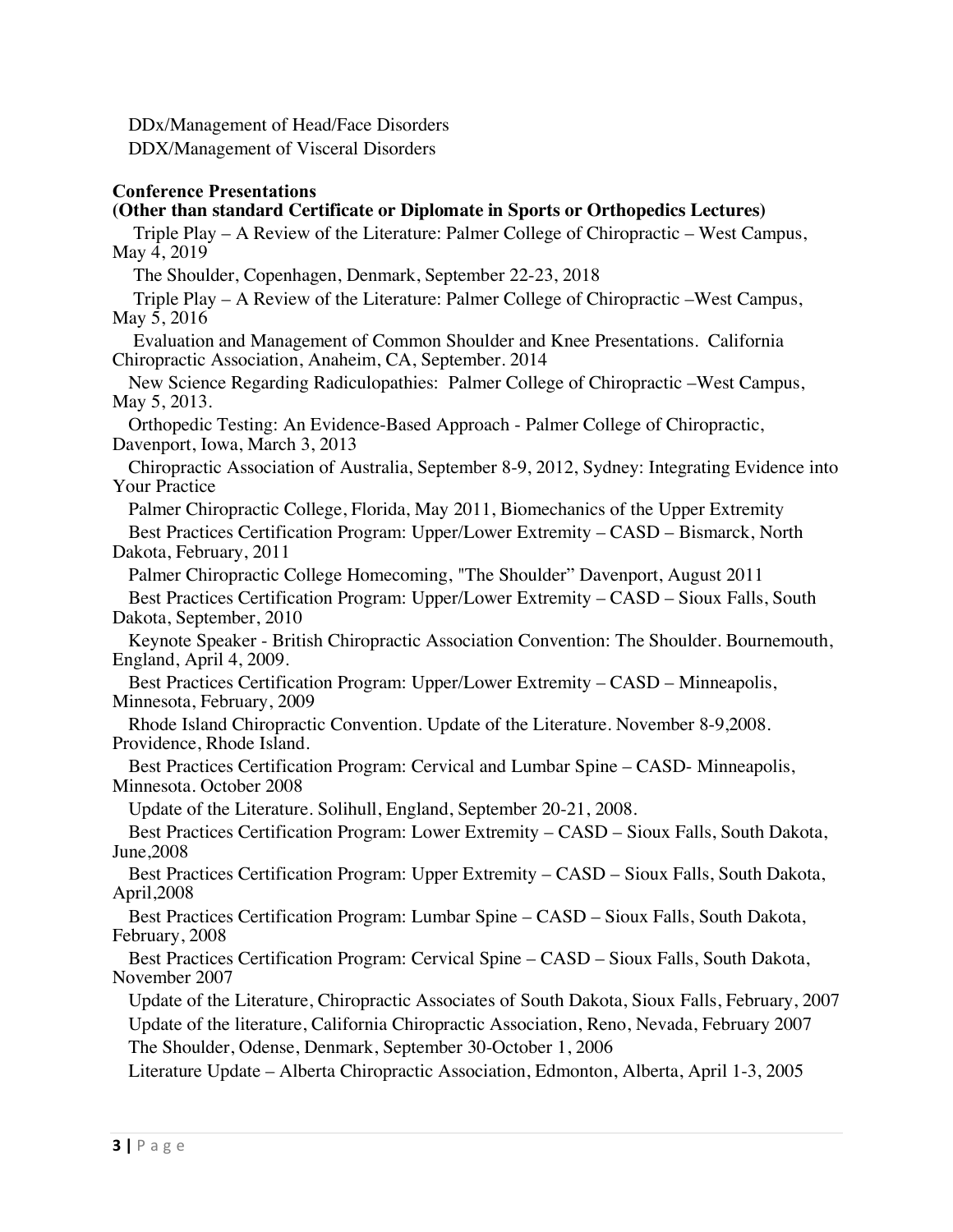Common Mistakes in Evaluation and Management of the Shoulder – California Chiropractic Association Convention, January 3004, Newport Beach, CA. Use It or Lose It- Staying Physically Dynamic. Presentation at Aspen Center for Integrative Health, Aspen, Colorado, August,2004 Differential Diagnosis and Management of the Upper Extremity: North Carolina State Chiropractors Convention, Wilmington, NC, April 2003 Service to the Community: Outreach Clinics at Palmer-West – ACC/RAC Conference, New Orleans, LA, March - 2003 Evaluation and Management of the Chiropractic Patient – Palmer Lyceum, Santa Clara, CA, May 2001 Differential Diagnosis and Management of the Upper Extremity: Copenhagen, Denmark September  $23<sub>rd</sub>$  and  $24<sub>th</sub>$ , 2000 Keynote Speaker, ACA Sports Symposium – The Shoulder – Baltimore, Maryland, March 9- 11, 2000 Keynote Speaker, Canadian Sports Symposium – Shoulder Assessment Update – Whistler, British Columbia, October 1-3, 1999

 ACA National Educational Conference – Sports Chiropractic. Vancouver, British Columbia, June 19-21st, 1998

 Institute for Health Care Improvement – Low Back Pain Collaborative, St. Louis, MO, February 18-19th, 1998.

 Chiropractic Centennial Celebrations in Washington DC (July 5-9, 1995) and Davenport, Iowa (September 17-19, 1995)

Palmer Chiropractic College-West Homecoming, Sunnyvale, October,

1990, "Diagnosis and Treatment of Shoulder Impingement Syndrome"

Academy of Forensic and Industrial Chiropractic Consultants, San

Francisco, April, 1990; "Orthopedic and Radiologic Evaluation of the Injured Worker"

Palmer Chiropractic College-West Homecoming, Sunnyvale, October,

1989, "Diagnosis and Treatment of Common Knee Disorders"

American Physiatrist Convention, San Francisco, February 1989

"Chiropractic Treatment of Neck and Low Back Pain"

 American Back Society Symposium, San Francisco, December 1988 "Lower Extremity Pain in the Athlete"

 Palmer West College of Chiropractic - Homecoming, Sunnyvale, October, 1988, "Diagnosis of Common Shoulder Disorders"

# **PUBLICATIONS**

## **Texts**

 Souza TA: *Differential Diagnosis and Management for the Chiropractor: Protocols and*  Algorithms. 5th Edition. Jones & Bartlett Publishers, October, 2014.

 Souza TA: *Differential Diagnosis and Management for the Chiropractor: Protocols and Algorithms*. 4th Edition. Jones & Bartlett Publishers, Publication Date projection October, 2008.

 Souza TA: *Differential Diagnosis and Management for the Chiropractor: Protocols and Algorithms*. 3nd Edition. Jones & Bartlett Publishers, August, 2004.

 Souza TA: *Differential Diagnosis and Management for the Chiropractor: Protocols and Algorithms*. 2nd Edition. Aspen Publishers, September 2000.

 Souza TA: *Differential Diagnosis for the Chiropractor: Protocols and Algorithms*. Aspen Publishers, July, 1997.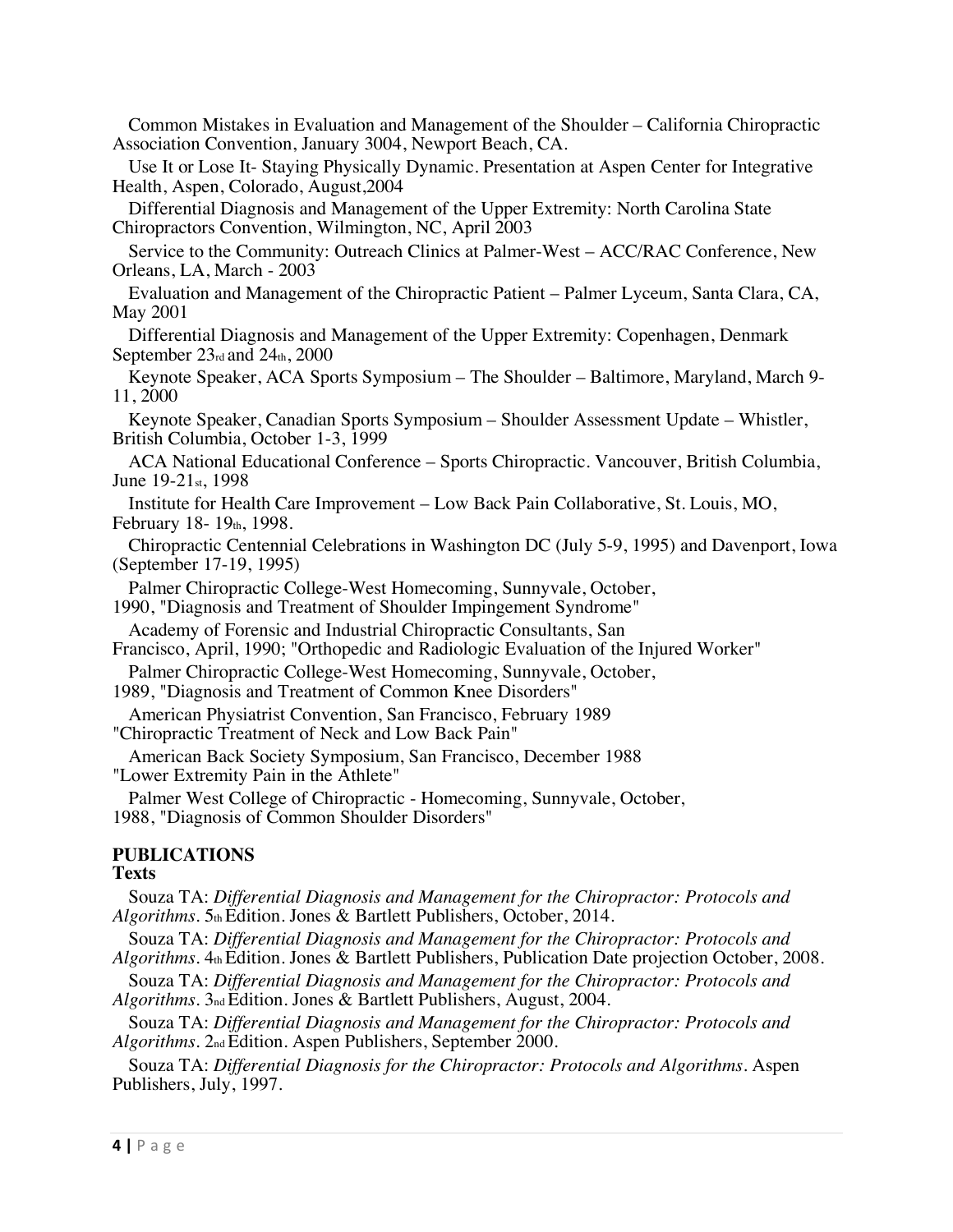Souza TA: *Sports Injuries of the Shoulder*: *Conservative Management*, Churchill Livingstone, New York. 1993

# **Book Chapters**

Souza, TA, et al. CCGPP Best Practices Upper Extremity Chapter (on-line in April 2008)

 Souza TA: The Knee. In: Hyde T, Geggenbach M (eds*). Conservative Management of Sports Injuries.* Boston, Jones & Bartlett Publishers, 2007 (2<sub>nd</sub> edition)

 Souza TA: The Knee. In: Hyde T, Geggenbach M (eds*). Conservative Management of Sports Injuries.* Baltimore, Williams & Wilkins, 1996 (1st edition)

 Souza TA: Which Orthopedic Tests are Really Necessary? Lawerence D (ed) In: Advances in Chiropractic. Mosby, 1994

#### **Periodicals**

 Rowe DE, Feise RJ , Crowther ER Grod JP, Menke JM, Goldsmith CH , Stoline MR , **Souza TA** Kambach B Chiropractic manipulation in Adolescent Idiopathic Scoliosis: a pilot study. *Chiropractic & Osteopathy* 2006, 14**:**15

 Mootz R, Hansen D, **Souza TA**, et al. Application of Incremental Change Strategies in Chiropractic and Multidisciplinary Clinical Settings for Quality Improvement. *Quality Management in Health Care.* 2000;8(3)42-64.

 Souza TA. An Overview of Clinical Decision Making and Problem Solving*. Topics in Clinical Chiropractic*; Aspen 5;3, 1998

 Souza TA, Soliman S. Normal aging. *Topics in Clinical Chiropractic*, Aspen 3:3, 1996 Souza TA: Decision making in the management of scoliosis. *Topics in Clinical Chiropractic*, Aspen 1:3, 1994

 Souza TA: Management of orthopedic conditions of the lower leg, foot, and ankle. *Topics in Clinical Chiropractic*, Aspen 1:2, 1994

 Souza TA: Management of common knee disorders. *Topics in Clinical Chiropractic*, Aspen 1:2, 1994

 Souza TA: Differentiating mechanical (Somatic) from visceral pain. *Topics in Clinical Chiropractic*, Aspen 1:1, 1994

 Souza TA: Treatment of common knee disorders - Part II-Specific disorders 4:4 *Chiropractic Sports Medicine* 1990

 Souza TA: Treatment of common knee disorders - Part I-General principles. *Chiropractic Sports Medicine* 4:3, 1990

 Souza TA: Functional examination of the shoulder, *Chiropractic Technique*, 1:4,November, 1989

Souza TA: Evaluating lateral knee pain, *Chiropractic Sports Medicine*, 3:4, 1989

 Souza TA, Mootz RD, McCarthy KA: The apprentice-based clinical experience, *ICA Review* May/June, 1988

#### *Dynamic Chiropractic* **Column: The Chiropractic Sports Physician**

 Shoulder Impingement Syndrome in the Athlete. January, 1996 Update on the Knee. February, 1996 Finger Injury in Sport. March, 1996 Athletic Headaches. April, 1996 The Preparticipation Examination, May, 1996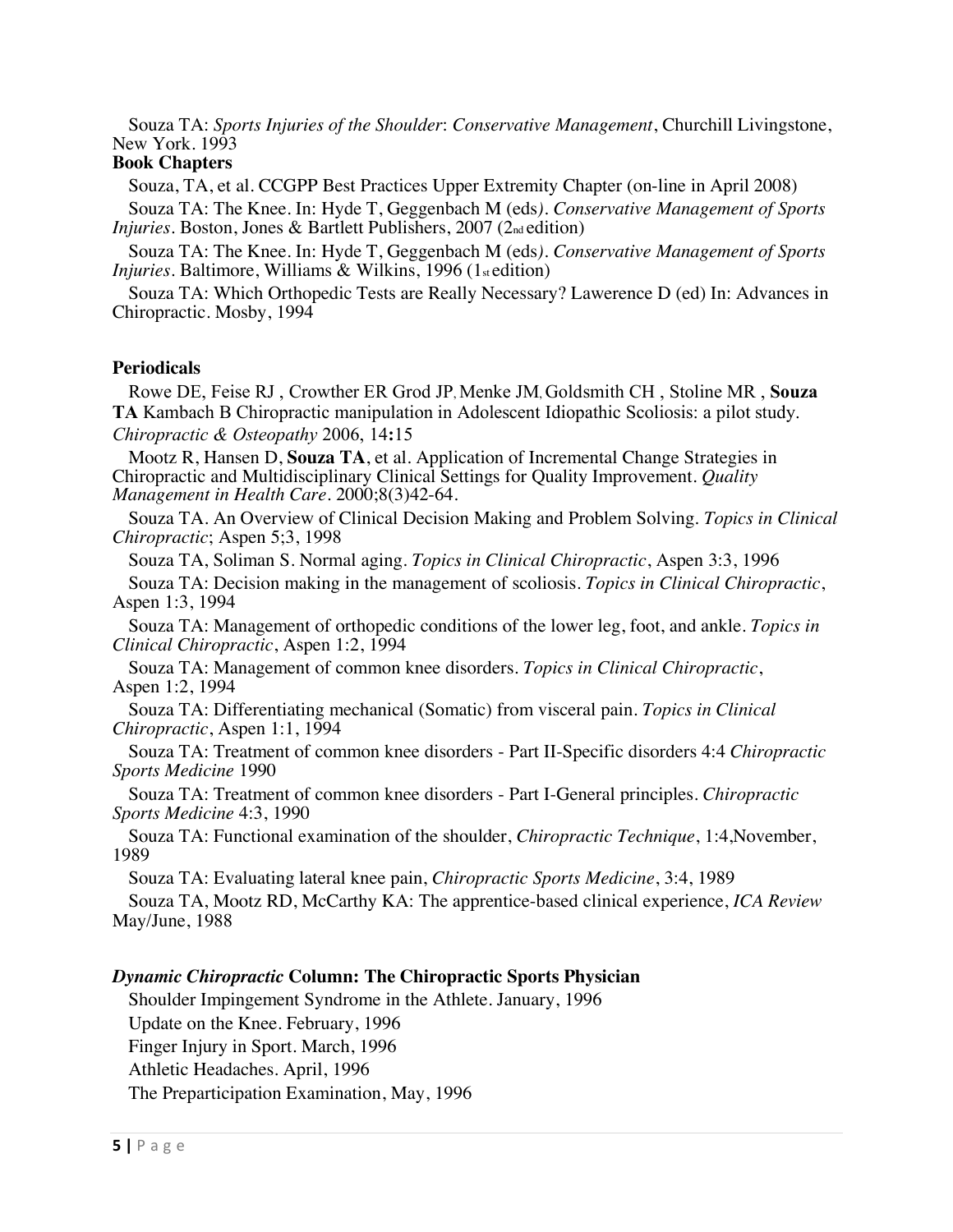On-the-Field Examination of Extremity Injuries. June, 1996 General Sport's Texts: How Do You Choose? July, 1996 More Sports Texts, August, 1996 The Young Athlete: Part I. September, 1996 The Young Athlete. Part II. October, 1996 The Bicyclist. Part I. November, 1996 The Bicyclist. Part II, December 1996 The Athletic Shoe. January, 1997 The Wrist: Part I. February, 1997 The Wrist: Part II. March, 1997 Shoulder Rehabilitation: Part I. April, 1997 Shoulder Rehabilitation: Part II. May, 1997 Sports Medicine Update: Part I. June, 1997 Sports Medicine Update: Part II. July, 1997 Lower Leg Pain: Part I. August, 1997 Lower Leg Pain: Part II. September, 1997 Anterior Cruciate Ligament Insufficiency in Women, October, 1997 Update on Anterior Cruciate Ligament Injuries, November, 1997 The Windmill Softball Pitch, December, 1997 Osteoarthritis of the Knee, January, 1998 Sports Update, February 1998 Knee and Ankle X-Rays, March, 1998 Rugby, April, 1998 Tib-fib Syndesmosis Injury, May, 1998 Shoulder Rehabilitation, June, 1998 Sports Update, July 1998 Sports Update II – August 1998 Little League Shoulder – September 1998 Glenoid Labrum I – October 1998 Glenoid Labrum II – November 1998 Sports Update – The Shoulder – December 1998 Sports Update – The Shoulder Part II – January, 1999 Sports Update – The Knee Part I – February, 1999 Sports Update – The Knee Part II – March, 1999 Developing a Sports Practice – April, 1999 Posterior Cruciate Injury – May, 1999 Sports Update – June, 1999 Shoulder Rehabilitation – July, 1999 Knee Rehabilitation – August, 1999 Concussion – September, 1999 Evaluation of the Unstable Shoulder – October, 1999 Lag sings – November, 1999 Shoulder Update – December, 1999